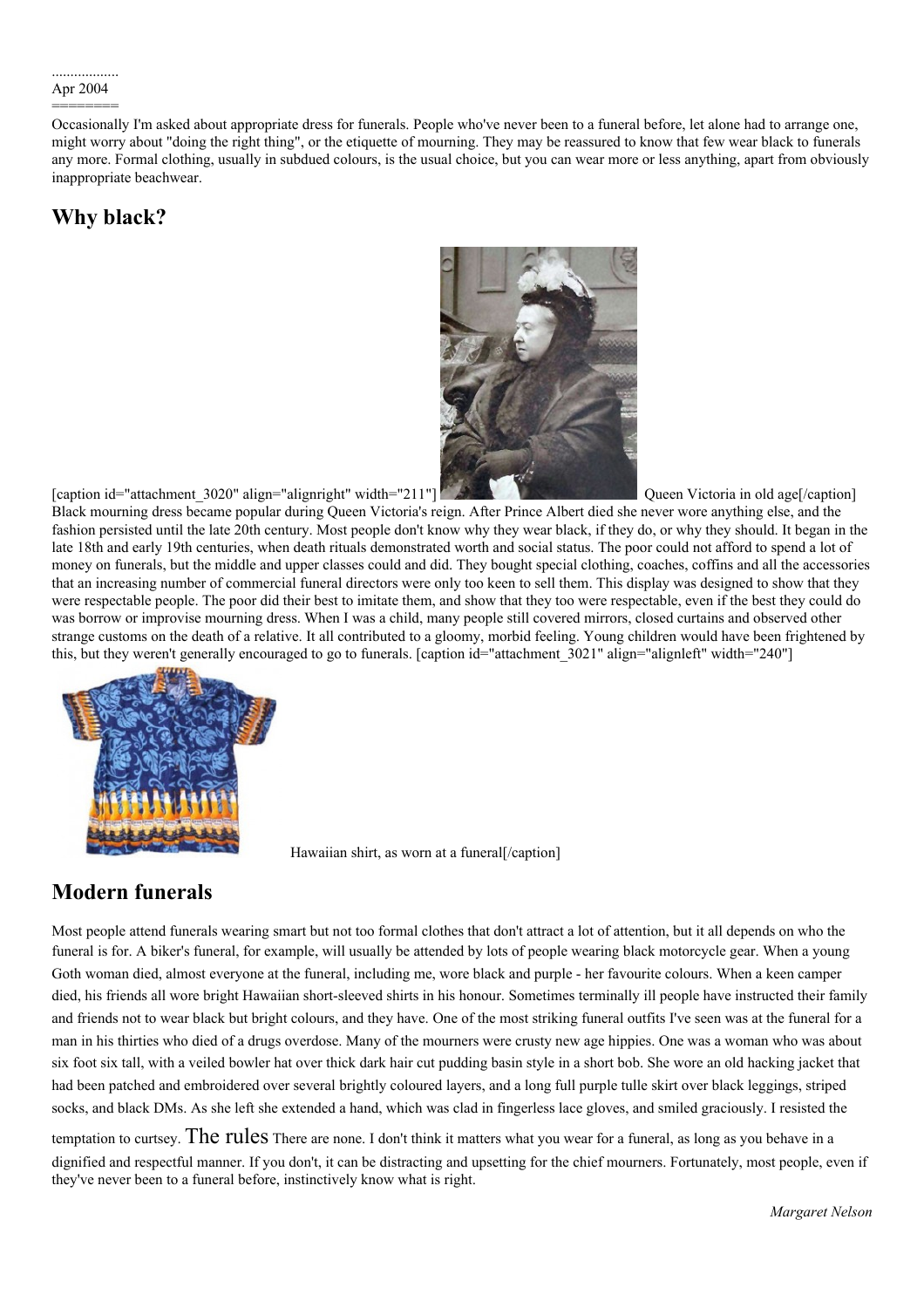As you know, I do funerals. That is, I conduct Humanist funeral ceremonies. Some think there's a form of etiquette for funerals. What matters, surely, is being well-mannered, considerate, and sensitive to the feelings of the bereaved. I don't think it matters what you wear, as long as you behave in a respectful manner.

Strangely, some of the rudest, most disrespectful people I've come across have been buttoned-up elderly women who've talked in carrying whispers throughout (they're probably the same ones who talk during the matinees at the Wolsey Theatre), or deaf people who've ignored the available loop system, sat at the back, and asked their neighbour 'What did she say?" every few minutes. I have, so far, resisted the urge to tell them to shut up.

One of the things that people ask is what they should wear. Few wear black to funerals these days. Formal clothing in subdued colours is the usual choice, but you can wear more or less anything, apart from obviously inappropriate beachwear. It's not a good idea to draw attention to yourself, unless you're the dear departed's nearest and dearest, in which case you can wear what you damn well please.

Black mourning dress became popular during Queen Victoria's reign. After Prince Albert died she never wore anything else, which strikes me as a bit OTT. The fashion began in the late 18th and early 19th centuries, when death rituals demonstrated social status, and persisted until the late 20th century. The poor couldn't afford to spend a lot of money on funerals, but the middle and upper classes could and did. Things are changing, but some still use a funeral as an opportunity to display their affluence and respectability. I've conducted a funeral where the widow and her daughters wore the largest, most ostentatious hats, more suitable for a day at the Ascot races. Another not only wore a huge black hat, but seemed to be wearing most of her jewellery too.

For a young Goth woman, almost everyone, including me, wore black and purple - her favourite colours. For a keen camper, his friends all wore bright Hawaiian shirts in his honour. Motorcyclists have worn black leather. A widow wore a bright red suit – a present from her husband. Sometimes terminally ill people have instructed their family and friends not to wear black but bright colours, and they did. The important thing for all of them was being there.

More on the subject of funeral [etiquette](https://html2pdf.com/files/9thwk9e7eslkvnae/o_1dro3da471pin1r3k1gbm1kov1023g/node/106)

.................. Feb 2004

========

[Charles](http://en.wikipedia.org/wiki/Charles_Darwin) Darwin was born on 12th February 1809. He didn't do especially well at school, being more interested in bugs and beetles than in Latin grammar. His father thought he ought to study medicine, but Charles quit medical school after less than a year, saying he couldn't stand the sight of blood. He went to Cambridge instead, and developed an interest in geology and natural history.

Charles Darwin

In 1830, one of Charles's teachers learned that they needed a naturalist on a Royal Navy survey ship, the Beagle, which was due to sail for South America, and Charles leapt at the chance to go. The Beagle surveyed the remote Galapagos Islands, where Charles's observations led him to his theory of evolution by natural selection. The flora and

fauna in the islands is unique; of the 56 species of birds on the islands, 28 occur nowhere else on the planet. Charles reasoned that the creatures of the Galapagos hadn't been created, as fundamentalist Christians like the Beagle's Captain Fitzroy believed, but had evolved from similar ancestors carried on floating vegetation from the mainland. The more he developed his theory, the more Charles realised that it would upset established opinion in Victorian England, and since his natural inclination was to enjoy a quiet life, he didn't publish his hugely important book "On the Origin of Species" until another scientist threatened to beat him to it.

Three and a half billion years ago the earth was uninhabitable. It took half a billion years for simple organics compounds to be formed and a lot longer for DNA to develop, which made more complex life forms possible. The trilobites and ammonites didn't appear until about 570 million years ago, insects 300 million years ago, and the dinosaurs were relatively recent. If we represent the history of earth with a diagram of an hour in time – a clock face – we human beings have only appeared with the last minute or so. I think that's a far more interesting, and credible, story, than the Genesis myth. It's all pretty amazing.

A great man like Charles Darwin deserves to be honoured as someone who helped us to understand where we came from, over trillions of years. Some are campaigning to make 12th February a public holiday by the year 2009, the bicentenary of Darwin's birth. Whether or not they succeed, there'll be an international celebration of science and humanity as exemplified in the life, work and influence of Charles Darwin.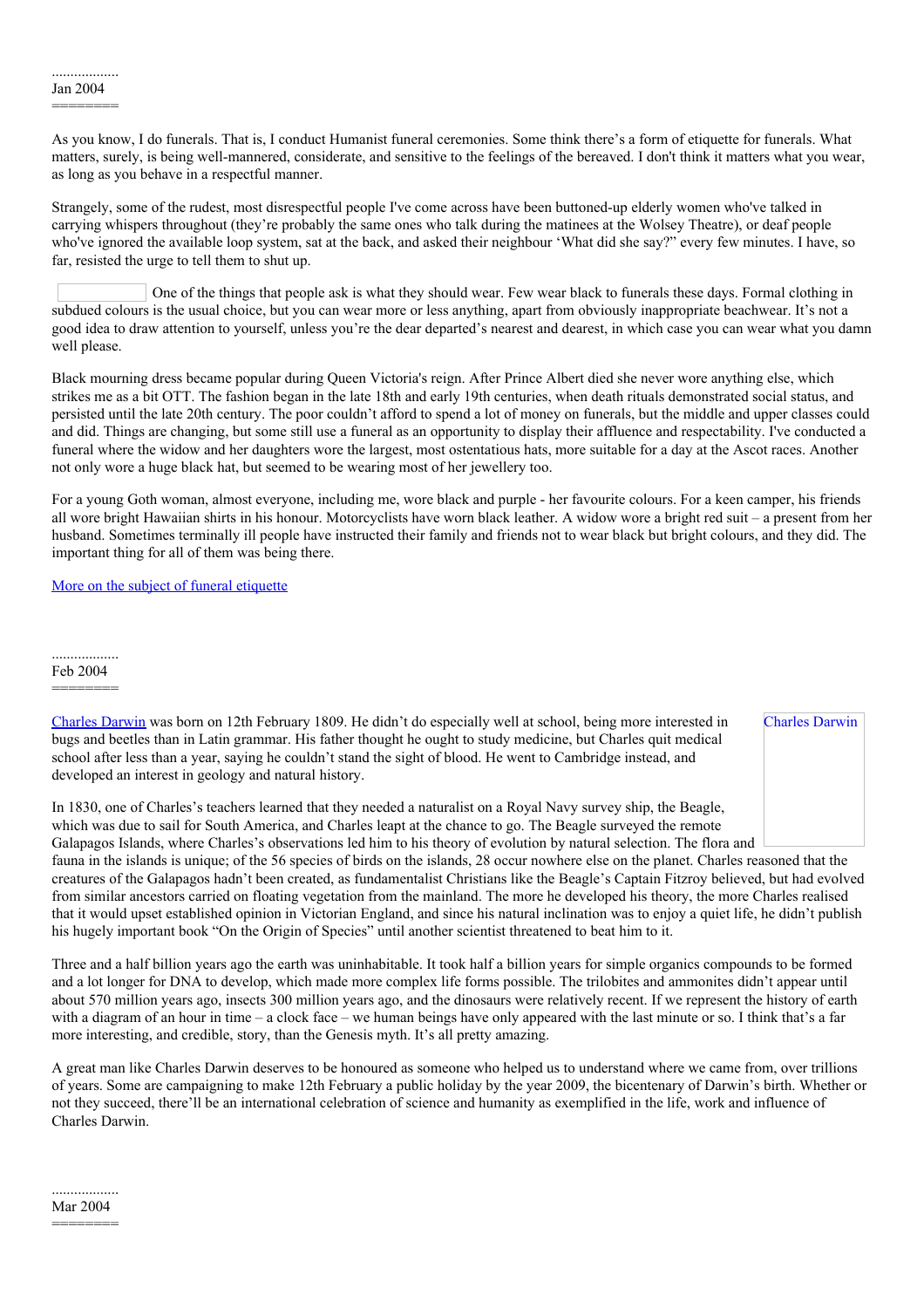If whoever bombed the Madrid trains aimed to make those living in crowded European cities feel more vulnerable, they've probably succeeded, if only because it's hard to ignore the films and pictures of the aftermath. Without paying a penny, euro or dollar, modern terrorists gain maximum coverage from the modern media, encouraging a siege mentality. The trouble is, the more frightened people are, the less clearly they think about the threat, and how to deal with it.

In countries like Columbia or Northern Ireland, ordinary people have been living with terrorism for years. Across Africa and Eastern Europe, random acts of violence are commonplace. That's terrorism too – it just doesn't make the news so often. Killing people in ones and twos doesn't attract the same sort of publicity or sense of outrage as the destruction of the Twin Towers or the Bali bombing.

Terrorism may be motivated by nationalism, religious fundamentalism or just sheer nastiness – people with warped minds carrying out despicable acts. What terrorists have in common is that they take a 'them and us' mentality to extremes. They regard anyone who isn't one of them as less than human and totally expendable.

Whatever else we do about terrorism, such as increasing our vigilance and internal security, we must be very, very careful that we don't fall into the trap of regarding anyone who's different from us as a potential threat. For example: a lot of what's been written on the asylum and immigration issues in the tabloid press over the last couple of years has been thinly disguised xenophobia, expressing a fear or hatred of strangers. Hatred prevents us from seeing other people as human beings, and that's how terrorists think.

.................. Apr 2004 ========

| <b>Blossom</b> | My mother used to recite a daft poem at this time of year: "The spring has sprung, the<br>grass is riz, I wonder where the birdies is?" Tennyson was a little more eloquent when<br>he wrote, "In the Spring a young man's fancy lightly turns to thoughts of love."                                                                                                                                                                                                                                                                                 |
|----------------|------------------------------------------------------------------------------------------------------------------------------------------------------------------------------------------------------------------------------------------------------------------------------------------------------------------------------------------------------------------------------------------------------------------------------------------------------------------------------------------------------------------------------------------------------|
|                | I don't know about thoughts of love, but there's definitely something in the air at this<br>time of year, besides pollen. I heard something on the news the other day about fertility<br>treatment for childless couples. Apparently you have more chance of conceiving during<br>the summer months, when the days are longer and lighter. They haven't worked out the<br>science bit yet, but why should we humans be that different from other species, most of<br>whom breed in the spring and early summer? Now that April's here, the birds are |

nesting, the buds are bursting, the grass is growing and there are ducks wandering along the lanes, looking for nest sites, oblivious to the traffic. The natural world is all fecundity and renewal.

The origins of the spring festival of Easter go back much farther than the Christian festival called by the same name. The name is believed to derive from the name of a Teutonic goddess of spring, Ostera. The Easter egg, and the Easter bunny (which always used to be a hare, not a rabbit) are obvious symbols of fertility. The festival used to take place at about the time of the Spring Equinox at the end of March, the first of two days each year when day and night are of equal length, and we change our clocks.

You don't actually need to know about goddesses or myths or bunnies and hares to enjoy the arrival of spring, and I don't need any excuse to enjoy chocolate Easter eggs. It's good to shed a few layers of clothing and open the windows. It's good to see things growing, even if it does mean you're going to have to get the mower out again. If your fancy turns to thoughts of love, why not? "The flowers that bloom in the Spring, tra-la", and all that! Happy Easter!

Bill Potts from the Humanist [Association](https://html2pdf.com/files/9thwk9e7eslkvnae/o_1dro3da471pin1r3k1gbm1kov1023g/node/160) of the Greater Sacramento Area say that this is the original, Brooklynese, version of the Easter poem.

Spring is sprung; De grass is riz. I wonder where de boidies is. De boid is on de wing. Why dat's absoid, Cuz everybody knows De wing is on de boid.

.................. Apr 2004

========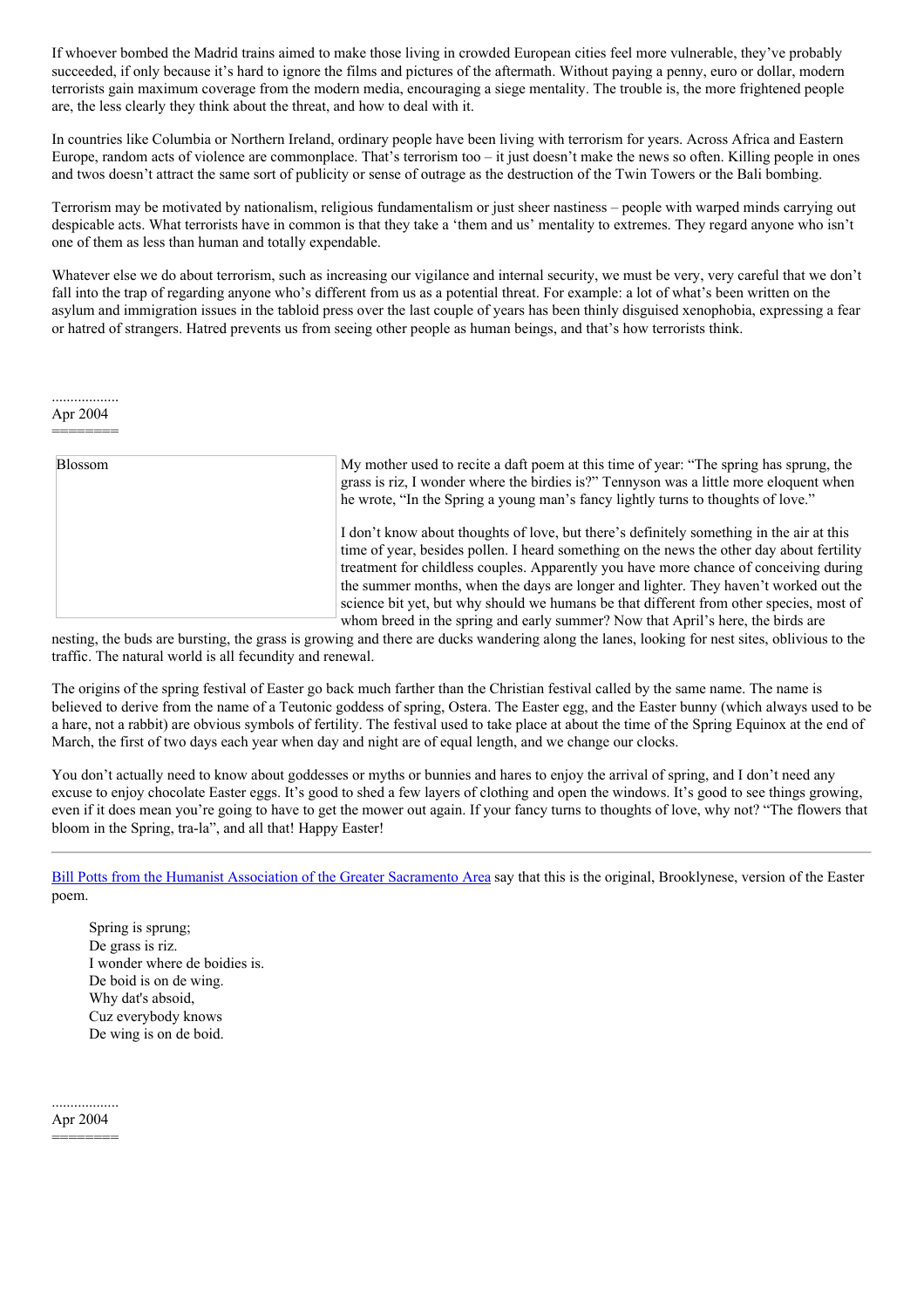The English poet William [Wordsworth](http://en.wikipedia.org/wiki/William_Wordsworth) began and ended his life in April. He was born on April 17th 1770, William Wordsworth and died on April 23rd 1850. In 1843 he was made poet laureate. Wordsworth is associated with the English Lake District, where he began and ended his life. A lot of his work celebrates the beauty of Nature and the English countryside. The Wordsworth poem I know best is the one about daffodils, which many of my generation were expected to learn by heart at school – "I wandered lonely as a cloud…" and so on. The poem was inspired by Wordsworth's sister Dorothy, who recorded her impressions of the daffodils in her journal in April 1802. The trouble with poems like Wordsworth's Daffodils, and some well-known bits of Shakespeare, is that they've become devalued through being force-fed to generations of schoolchildren who didn't understand them, but recited them in a da-de-dah sort of sing-song voice. Then there's the bit about lying on his couch, "in vacant or in pensive mood", which sounds a bit soppy. P G Wodehouse's Bertie Wooster might have been inclined to call anyone who lay about on couches, dreaming about daffodils, "a drooper", which is how he described Madeleine Basset; "one of those soppy girls riddled from head to foot with whimsy". So lots of other people, who don't have much time for poetry, might also be inclined to dismiss Wordsworth's

Daffodils as not their cup of tea. Which is a pity, because if you actually read the whole poem, and think about it, it says something about the value of calmly reflecting on the memory of something beautiful when you're tired or fed up. How often do you make the time to be alone with your thoughts, and think about something soothing? Or are you one of those people who feels guilty about seeking a bit of peace and quiet, and not doing anything "useful"?

Wordsworth wrote, "Ten thousand saw I at a glance, tossing their heads in sprightly dance". That's a bit different from having a small bunch stuck in a vase, which soon droop like Madeleine Basset. The flowers he saw were a bright splash of yellow, blowing in the wind, against the background of green hills and grey water. I think I'd have remembered them too.

So I'm grateful to William Wordsworth for that poem, amongst others. If you haven't read any poetry lately, give it a go.

### .................. May 2004 ========

That splendid actress Anna Massey was interviewed for one of the broadsheets last week about her role as Aunt Jemima Stanbury in Trollope's He Knew He Was Right, which finished on the BBC TV last night.

I love that name – Jemima – though I can only think of one other, and that's Jemima Puddleduck in the Beatrix Potter stories. Anyway, I digress…

Ms Massey was asked about her character's disdain for artifice, such as the girls in the story who wear hair pieces, and she responded by saying, "I don't like artifice either." She spoke of people who have botox injections to smooth out facial wrinkles, "To me, the most interesting thing about a person's face is the journey it expresses." Ms Massey has a wonderful face, pert and bright-eyed and full of character. Perhaps because my own physiognomy betrays my age and experience, I tend to regard older faces as far more interesting than the bland prettiness of young girls or the smooth good looks of young men, but then I'm no longer a pretty young girl on the lookout for good-looking young men – O, I don't know though...

The thing is about botox, I've heard, is that it smoothes out your wrinkles, and also your ability to express emotion. We used to call my headmistress at school "Old Concrete Face", in that nasty way that horrible schoolgirls did. That was mainly because she always maintained a severe expression, as though she was incapable of smiling. There are smiles and smiles, of course. The one displayed by that stupid America servicewoman abusing Iraqi prisoners (the one whose photo is in all the papers) is the sort you'd like to see wiped off.

The thing about faces is that they're all so different. Apart from identical twins (and even they have subtle differences), every single one of the sixty-four thousand million plus faces on the planet is unique. Whether or not you can understand each other's language, or whether or not you even speak to one another, each face displays signs of its owner's experience, personality, character and mood. So why, if you're unique, would you want to change your face so you look more like lots of other people? The easiest and quickest way to change it for the better is just to smile – as long as it's a pleasant smile.

.................. May 2004

========

I'll be a pensioner in a couple of weeks. Does that mean I'm old? I don't feel it, but I probably look it to small children who only see grey hair and wrinkles.

I don't plan to grow old gracefully – where's the fun in that? And the older I get, the less patience I have with people who waste my

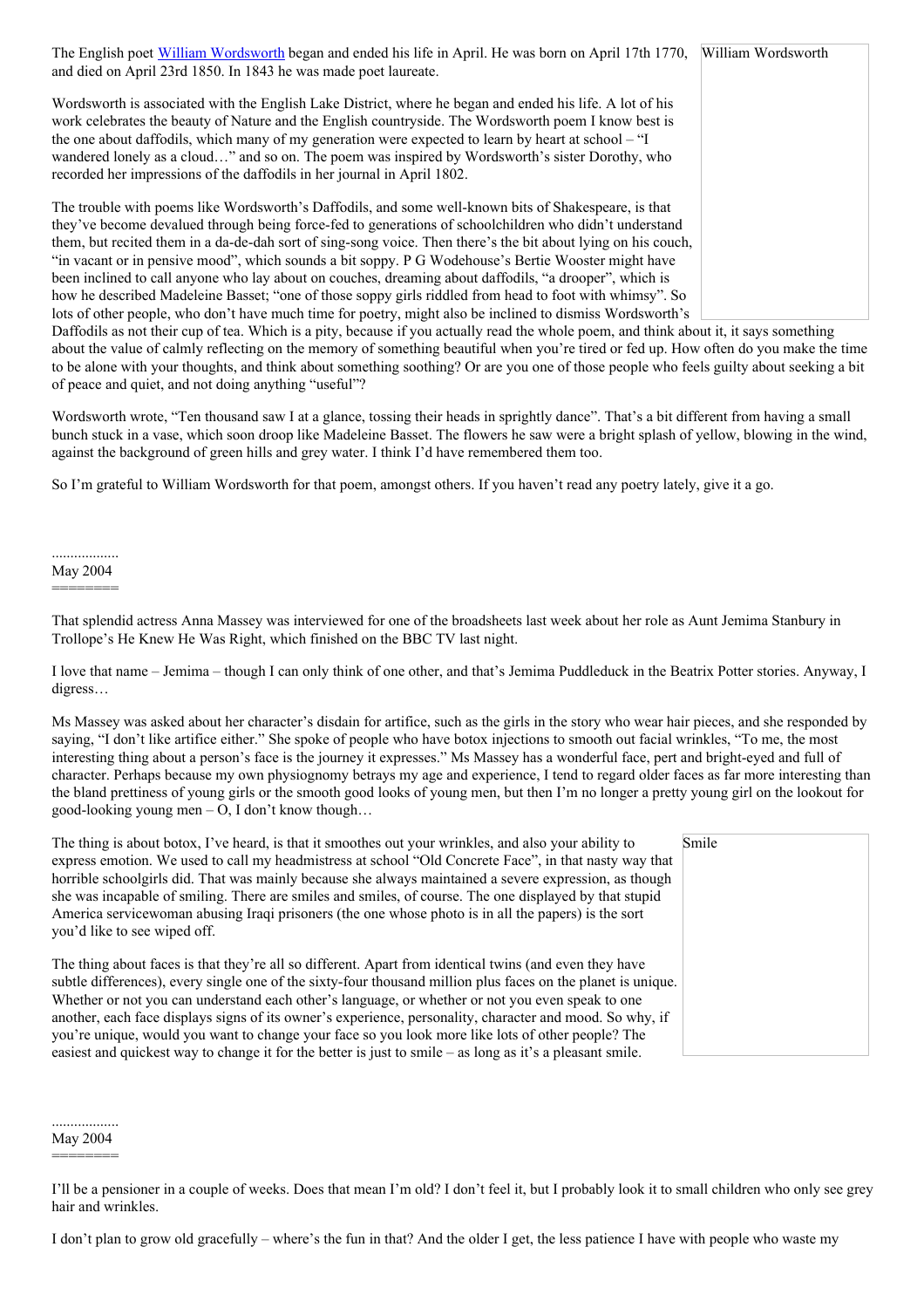time, such a tele-salespeople, or whingers. I'm more inclined to speak my mind, which some find a less than endearing habit, but I think one can be too polite for your own good sometimes. I mean, if someone's talking rubbish, I might not actually say 'Don't talk rubbish," but I'm more likely to say, 'I don't agree.'

We older people have several advantages; we've lived longer, so we know more – well, some of us do – some never seem to have grasped anything useful over their sixty-plus years. Then we're close to outnumbering young people, which means that they've got to start taking notice of what we want, what we think. In my Sunday paper the other week there was an article about the greater spending power of the active over-sixties, but still the fashion pages were full of waif-like girls who looked about twelve, wearing floaty outfits. I might want to wear a floaty outfit, but it'd have to be a bit bigger than the ones the waifs were wearing.

Although old age can be a pain because of incurable problems like arthritis, those of us who're fortunate enough to live in the developed world have a lot to be grateful for. Yes, the body wears out, but age is all in the mind. I've known some very lively octogenarians and nonagenarians, like my friend Mary, who bought herself a computer and taught herself to use it when her grandson went abroad, so she could email him. An author called John Aiken wrote, '…the phlegmatic, inactive, dubious, desponding, and indifferent, as soon as the warmth and curiosity of youth are over, frequently become careless about the remainder of life, and rather consent to live on through habit, than feel themselves much interested in the continuance of their existence.' You've seen them; those people who start practising being old as soon as they pass their sixtieth birthday, and get quite good at it.

Me, I'm too busy to grow old, yet. I don't believe in an afterlife, as my mother did, so I've got to make the most of whatever time I have left.

.................. Jul 2004

========

A contributor to our village newsletter let off steam this month about those who drive too fast through the village (which is illegal anyway), park inconsiderately, and ride excessively noisy motorbikes. But it's not just teenage motorcyclists who shatter our rural peace and quiet. If it's fine today, a so-called 'day of rest', you can bet that quite a few grown-up people who'd like to think of themselves as upright, considerate, law-abiding citizens, will be creating a noise nuisance to rival the motorcyclists.

I refer to the racket from power tools – shredders, mowers, strimmers, hedge trimmers, and the odd chain saw and drill. It's so much quieter on a weekday when their owners are all at work. I'm wondering how I can get an Anti-Social Behaviour Order for them. There's new European legislation aimed at the manufacturers of power tools, enforcing noise levels, but what about the people who use them? There you are, just about to take a nap in the garden in the shade of a tree, when someone starts making a noise like an extremely loud raspberry or a monstrous angry bee, and it goes on, and on. If they're not doing that, they're playing the radio out of doors so you have no choice but to listen to it, or retire indoors and shut the windows.

Many people seem to have become accustomed to constant background noise. It seems most kids have TVs and CD players in their bedrooms so they can't settle to sleep at a reasonable hour because their brains are still buzzing, then they're tired and irritable the next day and everyone shouts at one another. They grow up to find silence unnerving. Is it any wonder that so many people feel so stressed?

When it's quiet out of doors, you can hear a gentle murmur of conversation without distinguishing the actual words, or bird song, or a breeze in the trees – the sort of sounds that soothe. They lower the blood pressure, calm the mind, rest the brain and body, and make us ready to face the rest of the week, refreshed and renewed.

So this is a plea for a bit of hush, just one day a week, on a Sunday – nothing to do with religion, everything to do with common sense. As the proverb says, silence is golden, but if we can't have silence, at least let us have quiet – please!

.................. Aug 2004 ========

Last Saturday I went to the BP Portrait Award exhibition at the National Portrait Gallery. It was the second time I'd been. Last year's winner, Charlotte Harris, painted a canvas four feet square of her grandmother, just her head and shoulders. The old woman's skin has a translucent fragile quality. She's looking down with a pensive expression – what was she thinking? What stories could she tell? This year's winner, Stephen Shankland, painted a mother and child; nothing like those we see in religious paintings, but a real flesh and blood young woman looking straight at you, while her baby plays with a ring. The artist has captured a moment, probably with the aid of photographs. It's almost impossible to paint small children and animals in the same way that you can paint an adult – they won't keep still.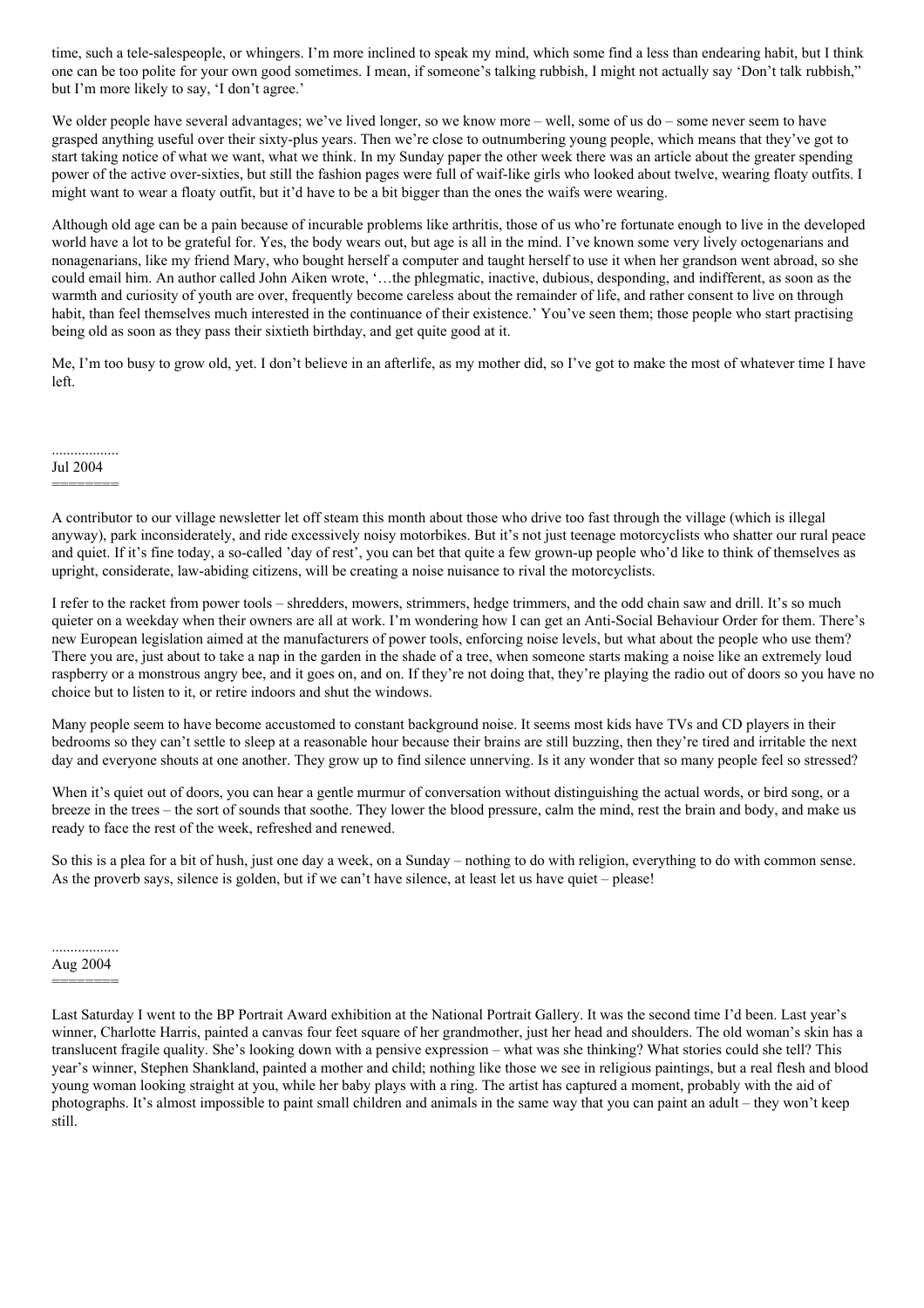I sometimes paint or draw portraits. It's a wonderful excuse to stare at someone, to study his or her face, Pencil portrait and it was useful when I worked as a supply teacher with difficult children. I'd bribe them to behave with the promise of a picture to take home to their mum. One surly youth, who'd sauntered into the room with a belligerent attitude, agreed to sit for me and the rest of the class. We drew him in his skin-tight black jeans, black shirt, and Doc Martin boots. I never heard a peep out of him all lesson, and at the end he carried off his prize, very pleased with himself. Why? He was vain, and he'd been the centre of attention for an hour or so, without really trying. There are other portraits like that boy in the black shirt, some of them hundreds of years old, showing young men posing with that 'look at me' expression that seems to say, aren't I the bee's knees?

We talk about creating a likeness of someone – not a copy, a 'likeness', a resemblance. A portrait can be very formal or very loose, but there must be something there that you can recognise. I've heard that some primitive tribes are, or were, afraid of cameras, because they thought they stole something from them; a part of their life force, or their soul. There's some truth in that. George Bernard Shaw wrote, 'You use a glass mirror to see your face; you use works of art to see your soul.' Shaw meant our essential nature, the centre of our personality, intellect, will and emotions. A good portrait artist will capture some of that, without taking anything away.

**Illustration (c) M Nelson 2004**

#### .................. Aug 2004

### ========

It's August bank holiday – the end of the summer holidays and the beginning of autumn. Keats wrote, 'Season of mists and mellow fruitfulness', not 'Season of soggy cereal crops'. You used to know where you were with the seasons. Not any more. Everything's topsyturvy, seasonally. We've had warm winters and soggy summers, early springs and late autumns. The birds and beasts don't know if they're coming or going. There are lots more bugs about, because there haven't been the hard frosts to kill them off, while seabirds off the Scottish coast have failed to breed because the small prey they feed on have all swum north in the milder seas. We may not face the same sort of flooding as those unfortunate people in Cornwall did the other week, but the seas are rising, and our Suffolk coastline is retreating.

Anyone who says it's nothing to do with global warming could be right, but if they're not, and we could do something to put things right, we should. You can't gloat while you're afloat. The Government isn't doing enough to change things, which is understandable. The electorate is unwilling to change so it's a vote-loser, being environmentally friendly.

Will your grandchildren and great-grandchildren (if you have any) thank you for your complacency, or will they be too busy struggling in a world that's too dry in some places, too wet in others, while insurance premiums have gone sky-high?

We usually save up new resolutions for New Year, but, as all good hippies used to recite in the sixties, this is the first day in the rest of your life. Our small planet needs you. It needs all of us to be more ingenious, more considerate, to conserve energy, and to think in terms of sustainability. Don't blame the weather – blame our lifestyle, then let's change it. This is a non-party-political broadcast, asking you to consider the future, whether the weather be fine, or not.

.................. Sep 2004 ========

We had some fun at a Humanist meeting last night, thanks to you, Mark [Mark [Murphy](http://www.bbc.co.uk/england/radiosuffolk/biog_murphy.shtml), BBC Radio Suffolk presenter]. Well, partly thanks to you, and partly thanks to Lesley [Lesley [Dolphin,](http://www.bbc.co.uk/england/radiosuffolk/biog_dolphin.shtml) also from Radio Suffolk, and Mark's wife]. She asked me to be a Crabby Old Woman on her programme a couple of weeks ago – I think you'd told her I could be a bit grumpy sometimes.

We copied the idea at our meeting, when everyone was told they could have a rant for five minutes about something that really annoyed them. I took my red plastic tomato timer from the kitchen, but I needn't have bothered. As soon as someone started, everyone else joined in to say how much they were annoyed by the same thing. The subjects included junk mail, excess packaging, premium rate phone calls, queues when there's nowhere for elderly people to sit down, and litter. One of our members despaired at the way we have lots of graduates but not enough people with practical skills, due, he says, to the decline of vocational education. Another spoke about the prevalence of straw polls, on TV and in newspapers, which don't actually prove anything because they're not conducted scientifically. It sounds very grumpy indeed, but the thing that struck me was that we laughed a lot. It was like a group therapy session, being encouraged to let rip. Everyone enjoyed it.

I learned a couple of good ways to deal with unsolicited phone calls from sales people – apart from the telephone preference service, that is. Cliff lives in sheltered accommodation, so when someone tried to sell him some double glazing he told them he wasn't sure, as he was in a home for the feeble-minded. Another time, he said it was a pity they'd rung just then as it wasn't very convenient; there was a body on the kitchen floor and the police had just arrived – could they ring back later?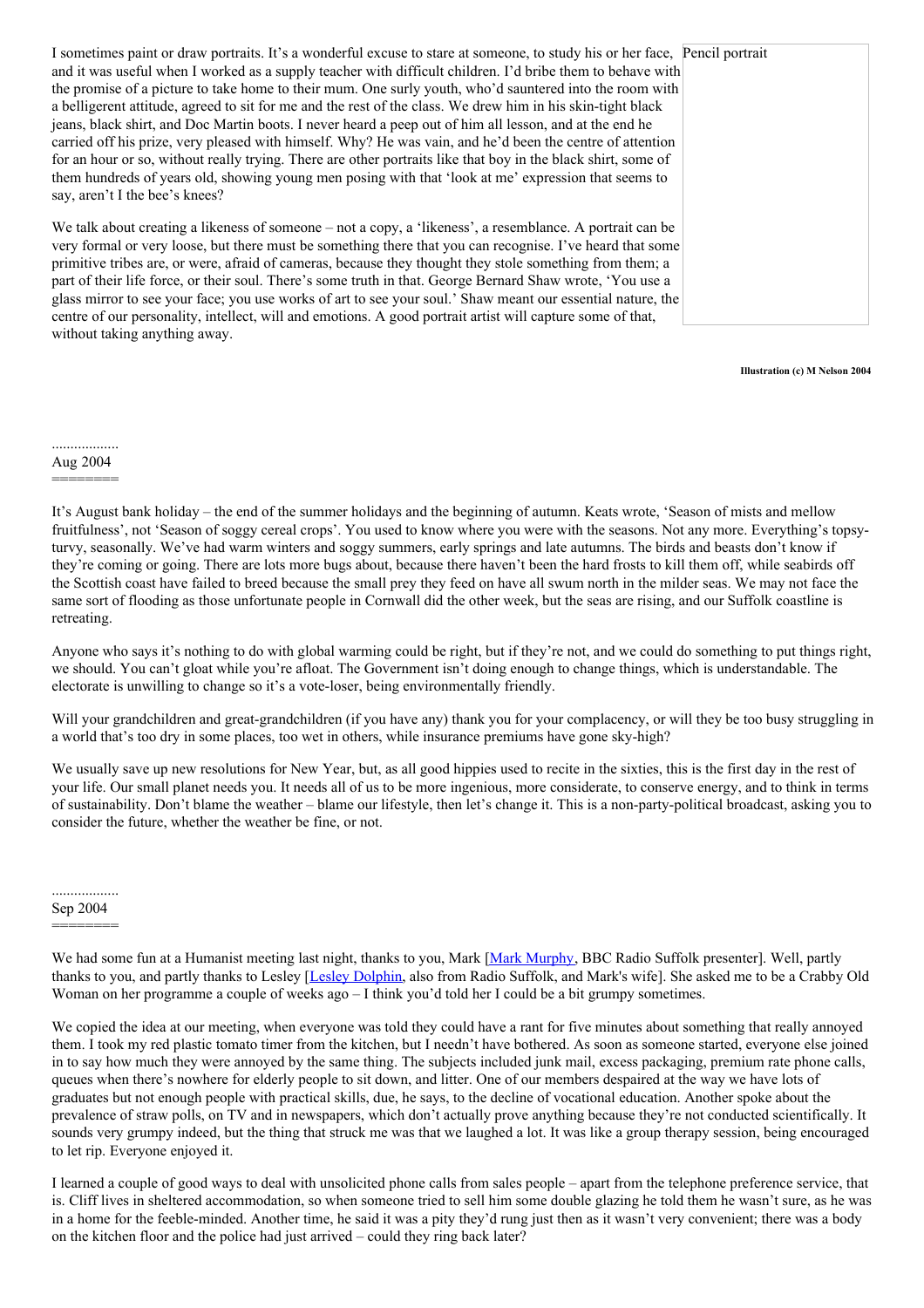Apart from laughing a lot, there was a lot of agreement. Many of the issues were related to the environment. It seems we Humanists care passionately about waste, pollution, and taking responsibility for the planet and the other living creatures we share it with. It may not have seemed very constructive, just letting off steam like this, but I felt heartened just the same. Here was a group of people who weren't just complaining; they were also talking about the ways they could make a difference, from picking up litter to cutting down waste. It all helps, doesn't it?

#### .................. Oct 2004

========

I hate it when I get included in things without my permission. For example; in a recent radio programme (not on Radio Suffolk), the presenter, who said he lived in the countryside, gave the impression that most of us who live in the country are angry about the hunting ban. "Not true!" I yelled at the radio. I take exception to being associated by default with those who demonstrated outside parliament a few weeks ago, since no one's ever bothered to ask my opinion, and I get the impression that the subject doesn't get much of an airing in my countryside neighbourhood anyway.

Then there was the case of poor Boris Johnson, sent to apologise to outraged Liverpudlians for daring to allow his leader writer to suggest that the mass mourning for the unfortunate Mr Bigley was nothing of the sort. The anonymous journalist had written what lots of us had been thinking, including lots of Liverpudlians; that we grieve for those we've known and loved, not for those we never knew, however much we may sympathise with their families and friends.

I do wish that the media would discourage the unhealthy trend of including everyone in everything, whether we like it or not. It's a sort of emotional blackmail, suggesting that if we don't wish to be included in whatever it is, there must be something wrong with us. Far from it. But it does mean that you have to be brave to say, "Actually, I'd rather you left me out of this."

I've always been inclined to resist being taken for granted. I can speak for myself. So can many other people who don't care to have someone else give their opinions or express their emotions – whose opinions and emotions are they, after all? Of course, there are a few who quite like having other people make up their minds for them; it's less bother that way; you don't have to think about it. And it's possible to get swept away on a tide of emotion when you're in a crowd being led by charismatic leaders. The mass media can have a similar effect, which is why they have a responsibility to be very, very careful about doing so.

Of course, if you think for yourself, you have only yourself to blame if you get things wrong, but I find that other people seldom take the blame for anything, especially if several thousand other people agree with them. In Dickens' *Pickwick Papers*, Pickwick says, "It's always best on these occasions to do what the mob do." "But suppose there are two mobs?" suggested Mr Snodgrass. "Shout with the largest," replied Mr Pickwick.

.................. Sep 2004

========

## **A Humanist point of view - Suffolk Inter-Faith Resource Forum of Faiths**

You might say that I'm contributing my paper under false pretences. Firstly, although the Suffolk Humanist group, Suffolk Humanists, is affiliated to SIFRE, we wouldn't describe Humanism as a 'faith'. Faith is defined as 'a strong belief in something, especially without proof', or 'a specific system of religious beliefs'. It's also defined as having complete confidence or trust in something, but since Humanists are essentially sceptics, we're not inclined to have faith in anything that isn't proven. Humanism is an approach to life for people who live without religion and who care about right and wrong.

Secondly, we would not presume to 'teach' anyone anything, since we have no book of rules, and no secular equivalent of clergy, imams, rabbis and the like to convey Humanist teachings. There is no Humanist party line on justice, any more than there is on many other things. However, we do encourage people to think rationally about their rights and responsibilities, and to see themselves as accountable to for their actions.

Therefore, this paper is a personal reflection from a Humanist who's thought about justice and what it means. It is not intended to be a comprehensive review of Humanism and justice. Many Humanists would agree with me about some, if not all, of this; others might differ. One of the distinctive things about being a Humanist is thinking for oneself. Some might say that Humanism is a cop-out, since we're not required to follow any set of rules. This is nonsense. We seek the best in and for human beings, and the advancement of humanity by its own efforts, so we give much thought to doing the right thing in whatever circumstances we find ourselves in, which, we would argue, is actually more difficult than following a set creed.

Justice is the administration of law according to prescribed and accepted principles. Aristotle said, 'All virtue is summed up in dealing justly.' The ancient principle of 'due process' is based on an individual's right to a fair and public trial, properly conducted, the right to be heard at his or her trial, and the right to an impartial hearing. It also means that laws must be framed so that any reasonable person might understand them.

We might also say that just laws should not reflect ignorance and prejudice, such as the law that criminalised homosexuality until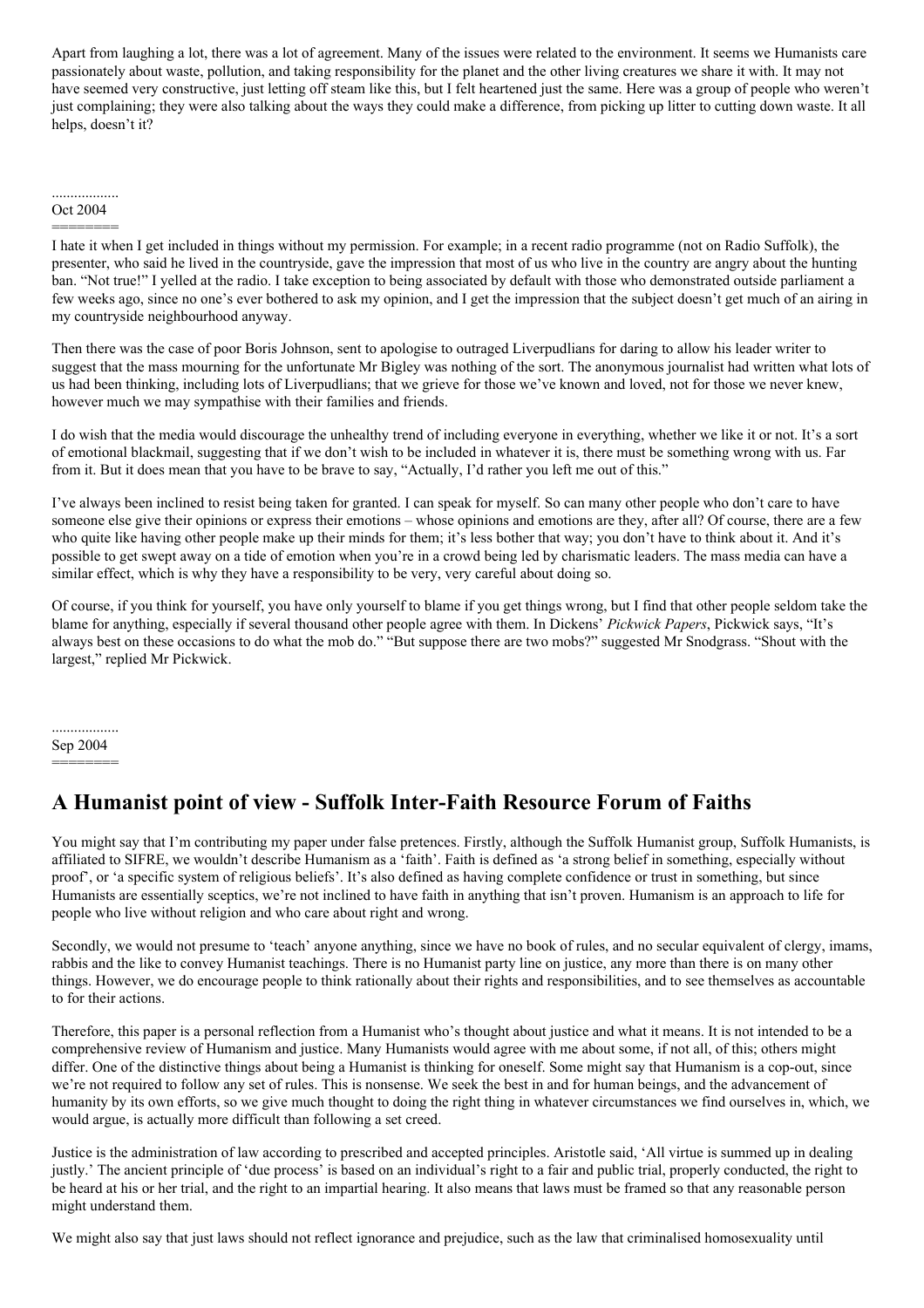recently, and that they should be relevant to the way we live now, not decades or hundreds of years ago. There are many laws on the statute books that should have been repealed long ago. For example; a few years ago, a male body was discovered in a Woodbridge park. It had been dead so long that it was impossible to tell the cause of death, though it was probably natural. The person who'd dumped it was a close relative who must have kept it at home for a long time, for peculiar reasons. The only offence the police could find to charge him with, due to a lack of evidence, came from an ancient ecclesiastical statute – failing to give the body a Christian burial. A local journalist contacted me for comment, since I've conducted lots of non-religious funerals. Did this mean that all the people who'd arranged secular funerals for their relatives had been breaking the law? No one was going to bother prosecuting them, as this particular law was no longer considered relevant – except when it came in useful in the body in the park case.

Institutions of the law are essential in any civilised society, yet they enshrine injustice. One of the framers of the American Constitution, Thomas Jefferson, wrote, 'Laws and institutions must go hand in hand with the progress of the human mind,' yet in modern America, the neo-conservatives are impeding progress and even reversing it. Americans still claim their constitutional 'right to bear arms' and powerful evangelical Christians impose their views on abortion and sex education on everyone through legislation. In Saudi Arabia and other Middle Eastern countries, Islamic sharia law is being used to impose a medieval version of 'justice'. This is a misuse of power.

Gene Roddenberry, the American who wrote the original Star Trek TV series, expressed some fundamental Humanist principles through his stories. Conflict resolution was achieved through negotiation, not force. Equality was a principle underlying the organisation of the star ship Enterprise – equality of gender, race and so on. Similar principles are enshrined in the United Nations Charter of Human Rights, which begins with the words 'Whereas recognition of the inherent dignity and of the equal and inalienable rights of all members of the human family is the foundation of freedom, justice and peace in the world…' and goes on, in article 3, to state, 'Everyone has the right to life, liberty and security of person.' We've a very long way to go before these ideals are achieved for everyone, everywhere. One obstacle is nationalism. As long as some countries – including America, the most powerful country in the world – resist the imposition of fundamental principles of justice by an international criminal court, they'll continue to get away with murder, and more.

The current governments in Great Britain and America are perhaps the most religious they've been for a long time, and religious politicians are abusing their positions to impose their beliefs on us. Religion should not play any part in either politics or the law, which should be entirely secular. It's illogical to enshrine belief, or faith, in a justice system. People have faith without evidence, yet evidence is fundamental to the law. People of faith should enjoy the same rights as everyone else, but there must be equality. There are, in any case, so many different faiths, and they all seem to contradict one another. The law must not permit special privileges for religious people. One does not need a faith or religious belief to be a good person, yet this is a common assumption, despite the evidence for all the cruelty and injustice perpetrated in the name of religion. Humanists want a level playing field, which means, for example, that religious ceremonial should not play any part in the rituals and traditions of the judiciary, the military or government at any level. Such practices are old-fashioned and discriminatory. It makes it much harder for an atheist to become Prime Minister, for example, and almost impossible for an atheist to become President of the United States.

Here are some of the ways that Humanists or secularists have influenced the law in this country.

The National Secular Society (of which I'm a member) was founded in 1866 by Charles Bradlaugh, who was elected MP for Northampton in 1880. It was usual then for MPs to swear a religious oath on the Bible when entering Parliament. Bradlaugh asked to be allowed to substitute a secular affirmation but was refused, despite the support of the Prime Minister, William Gladstone. Because he wouldn't swear a religious oath he was not permitted to take his seat in the House of Commons, it was declared vacant, and a by-election was called. At one stage, he was arrested by the Sergeant at Arms for attempting to take his seat. However, after he was re-elected several times, he was finally allowed to take his seat in 1886. It would be interesting to know how many of the witnesses who swear the traditional oath on the Bible in court are actually religious, and how many realise that they can make a secular affirmation. Perjury (meaning lying on oath) is rightly a very serious offence, as it's crucial to establish the truth in court, yet it could be argued that very many witnesses perjure themselves before they begin, by swearing an oath that's meaningless to an atheist, agnostic, or non-theist (such as a Buddhist).

Humanists were actively involved in the campaign to reform abortion law through the Abortion Law Reform Association, resulting in the passing of the Abortion Act of 1967. Not all Humanists are happy about abortion, but most would prefer women to have abortions carried our safely in hospital, rather than risk dangerous back street abortions, which are still common elsewhere. Most Humanists are in favour of legalising voluntary euthanasia (as is a majority of the British public), and many support the Voluntary Euthanasia Society. The subject is currently under review by a House of Lords Select Committee.

Humanist organisations, including the British Humanist Association and the National Secular Society, have contributed to parliamentary consultations over issues like free school transport (when children attending religious schools have been given preferential treatment) and the legal requirement for schools to have collective worship, which is unpopular, impractical and often flouted. The most recent legal statement of the requirements for collective worship (as distinct from assembly) is contained in the School Standards and Framework Act 1998.

Humanists across Europe have been campaigning to keep religion out of the new European Constitution. We think that faith organisations already have more than enough privileged access to government and that existing laws cover most of the issues they complain about.

In May 2002, Lord Avebury introduced a Religious Offences Bill, which aimed to abolish the common law against blasphemy and miscellaneous obsolete laws about religious offences. It also proposed a new law against incitement to religious hatred. We want the abolishment of the law of blasphemy, which some faiths would like extended, but have concerns about the proposed new offence of incitement to religious hatred. The issue is complicated and there's a lot of potential for misuse of a badly framed law. Some of us are concerned, for example, about the possibility of its use to punish causing 'offence', as some religionists are easily offended, and we're keen to maintain the principle of free speech, even when it's used to express opinions we loathe, such as extreme nationalism.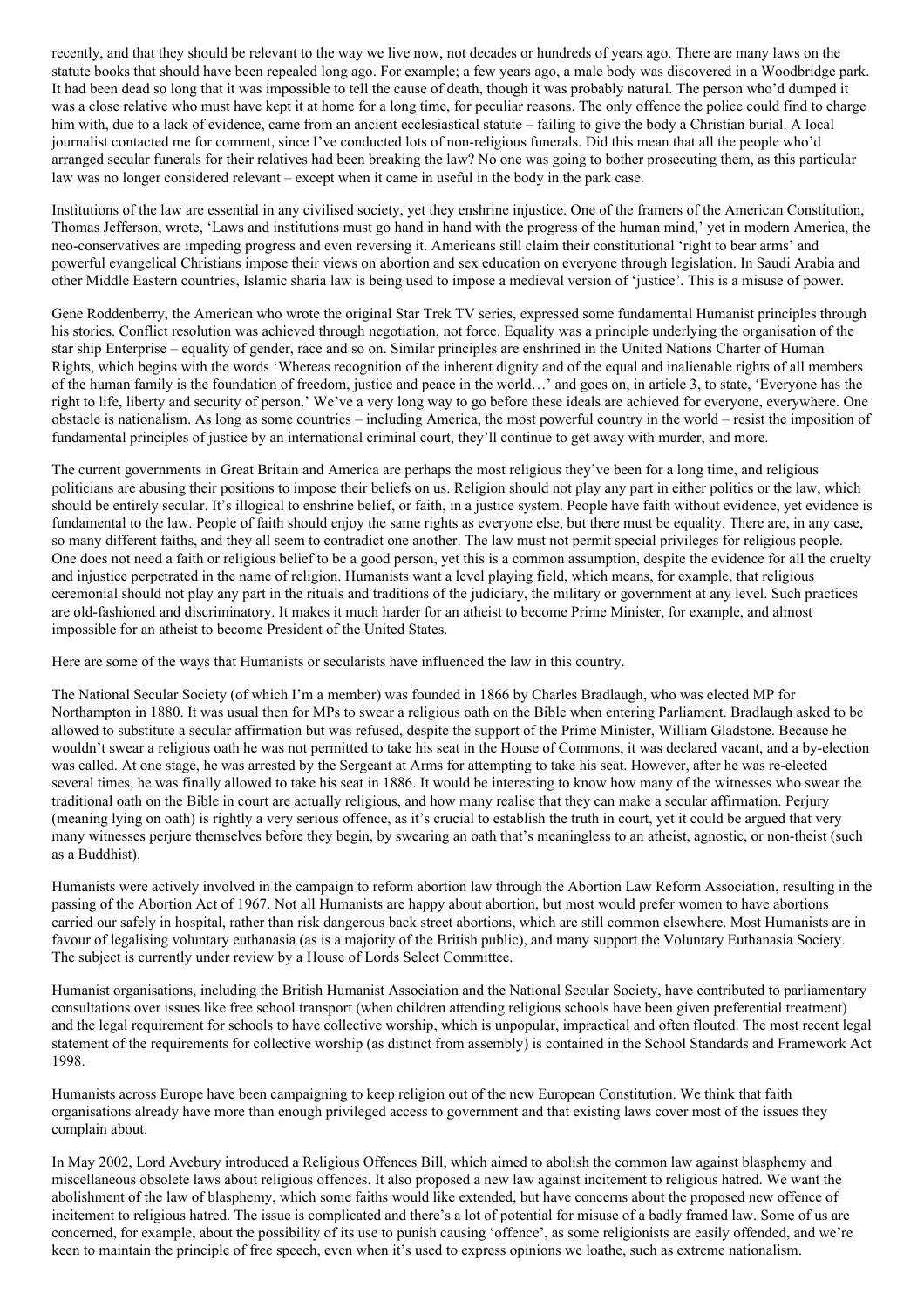In an ideal world, courts of law should be places where experienced and impartial minds can consider the merits of each case and offer practical ways of dealing with them. However imperfect the system may be, it's preferable to the alternatives – arbitrary tyranny, corruption, gun law, chance, or trial by tabloid. If we haven't broken any just law, we have nothing to fear. The Greek philosopher Epicurus wrote, 'It is impossible for someone who secretly does something that mankind has agreed is harmful, to be confident that he will escape detection, even if he escapes it ten thousand times. Until he dies, he will always be uncertain of remaining undetected.' And if he's detected, let justice prevail.

> **With thanks to the British Humanist Association ( [http://www.humanism.org.uk](http://www.humanism.org.uk/)) and the essays of Dr A C Grayling, distinguished supporter of the BHA (The Meaning of Things, The Reason of Things).**

.................. Oct 2004

========

I swear, dear listener, that I don't earn a penny from the BBC for saying nice things about them. I don't even get paid for getting out of my lovely warm bed at some ungodly hour to come and talk to you. Well, it'd have to be ungodly, because I'm totally ungodly, or godfree. So it gives me great pleasure to tell you that next Monday the BBC begins what it describes as 'the first ever television history of disbelief' with Jonathan Miller on BBC4. I look forward to hearing Jonathan Miller, who I expect to be erudite and witty. It will be good to hear someone talking about atheism, including his own atheism, without a hint of apology. What is there to apologise for?

I find it very irritating when incredulous religious people can't or won't understand why I don't regard my lack of religious belief as a problem. It's not a matter of having missed something, or not having been given the right guidance, and if only I could see things their way I'd be much happier… I just don't believe in God, and I don't think you can make anyone believe something they're disinclined to believe, nor do I think anyone has a right to try to make me believe. What would they say, these people who'd like me to believe, if I tried to persuade them I'm right and they're wrong? Exactly. So I won't preach atheism to believers, if they leave me alone. In any case, the onus of proof lies with the proposition, not the opposition, and as I'm not very interested in the proposition, why should I bother explaining myself?

The thing is; there are good atheists and bad atheists, just as there are good religious people and bad religious people. Saying you're an atheist, in itself, doesn't tell anyone anything about your values. It does, however, usually suggest that you've given the matter some serious thought. The late Douglas Adams, author of The Hitchhikers' Guide to the Galaxy, when asked about his atheism, said, 'I really mean it, have thought about it a great deal, and that it's an opinion I hold seriously.' I'm with Douglas on this. So if you are too, please don't apologise for it. There are lots of atheists who tend to go all quiet when anyone starts pontificating about how religion is good for us. Maybe it is, for some people, but, for crying out loud, we don't get burnt at the stake any more, so be honest about yourself, and your disbelief. Most of us atheists have a strong sense of right or wrong, and try to live responsibly. Atheists, assert yourselves! You've nothing to apologise for.

| JOnathan Miller & Douglas Adams |                                                |
|---------------------------------|------------------------------------------------|
|                                 |                                                |
|                                 |                                                |
|                                 |                                                |
|                                 |                                                |
|                                 | Jonathan Miller (left) & Douglas Adams (right) |

.................. Dec 2004

========

My friend Yvonne says she asked herself, why go through the same routine as lots of other people over the festive season, and decided enough was enough. She remembered the magic of a child's Christmas when she was young, with a stocking and presents like new jumpers hand-knitted by kind aunties, but she couldn't see that it was good for families to 'beggar themselves', as she put it, to meet rising expectations these days. Is that what it's all about? Spending money you haven't got to buy things you don't need, and far more food and drink that any hungry person could consume in a month?

Forgive me if you've heard me say this before, but Christmas isn't compulsory. The word 'Christmas' is the name the Christians gave the midwinter festival when they decided to adopt it, in about the 4th century, but it's much older than that. However, the orgy of consumption that so many retailers seem to rely on is a very recent phenomenon, and I find an increasing number of people saying they hate the whole business. I do my best to ignore it.

Yvonne decided to reinvent Christmas. Having lots of grandchildren, she says she doesn't have the option of ignoring the whole thing and being a 'miserable old bat'. She's gone back to celebrating the midwinter festival on the day it should be celebrated – the midwinter solstice, or shortest day, on 21st December. So she plans treasure hunts (indoors and out of doors), fireworks (strictly no bangs), small gifts wrapped in silver and gold paper and hung on trees in the garden, a ritual made out of lighting open fires – the Yule log is a symbol